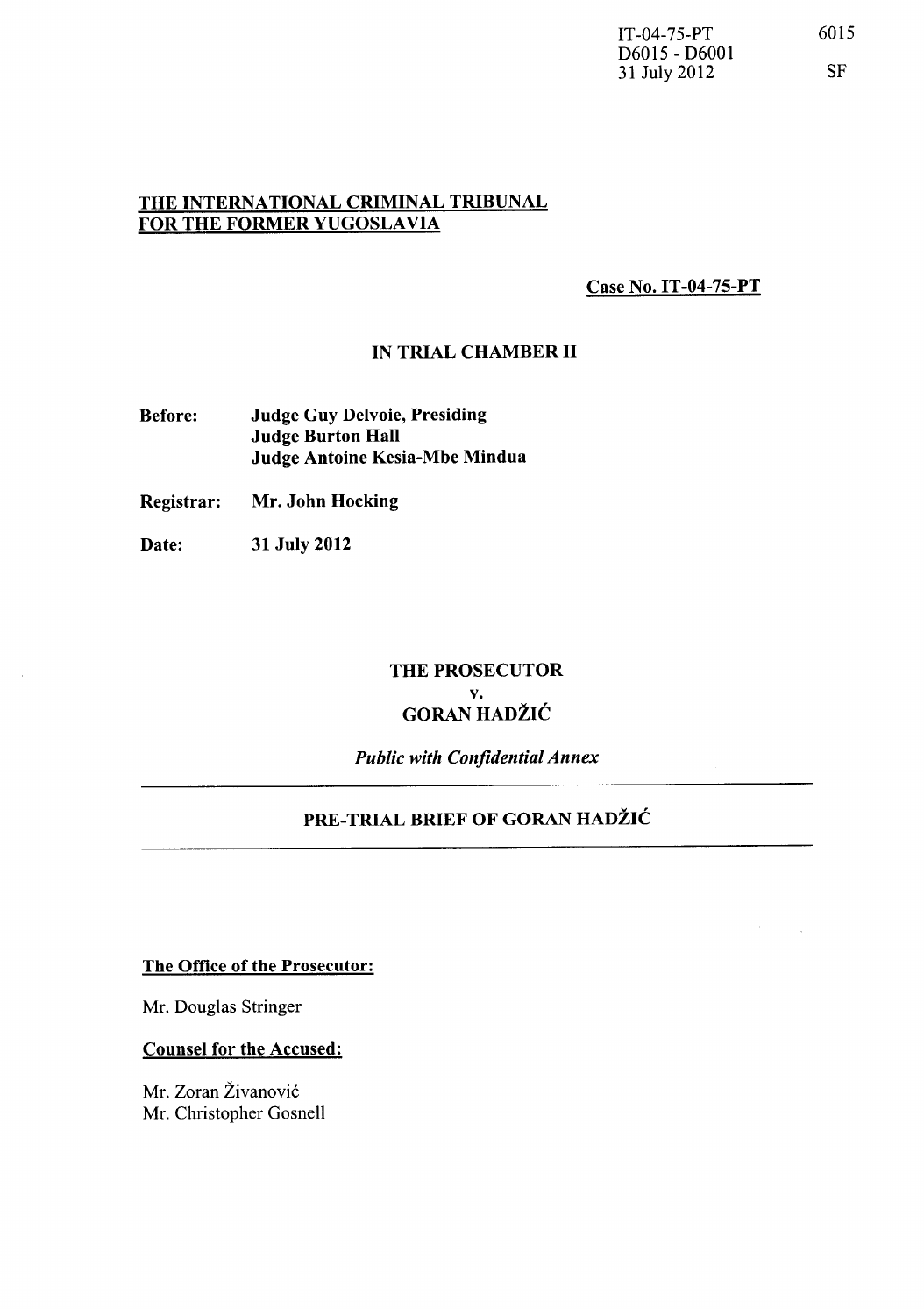## **PRE-TRIAL BRIEF OF** GO RAN **HADZIC**

## **I. INTRODUCTION**

- 1. Goran Hadžić is charged pursuant to the Second Amended Indictment with fourteen counts of fourteen separate crimes within the jurisdiction of the Statute.<sup>1</sup> He is alleged to be criminally responsible for these crimes by way of a number of different modes of participation prescribed by the Statute of the International Criminal Tribunal for the former Yugoslavia ("Statute"), including an allegation that purports to recite all the forms of participation encompassed within Article 7(1) of the Statute, and an allegation that he is responsible as a superior pursuant to Article 7(3) of the Statute.
- 2. On 3 July 2012, the Prosecution filed a Pre-Trial Brief pursuant to Rule *65ter* (E) of the Rules of Procedures and Evidence ("Rules"), providing further particulars concerning the nature of the Prosecution's case. $<sup>2</sup>$ </sup>
- 3. Rule *65ter* (F) of the Rules provides:

After the submission by the Prosecutor of the items mentioned in paragraph (E), the pre-trial Judge shall order the defence, within a time-limit set by the pre-trial Judge, and not later than three weeks before the Pre-Trial Conference, to file a pre-trial brief addressing the factual and legal issues, and including a written statement setting out:

- i. in general terms, the nature of the accused's defence;
- ii. the matters with which the accused takes issue in the Prosecutor's pre-trial brief; and
- iii. in the case of each such matter, the reason why the accused takes issue with it.

<sup>&</sup>lt;sup>1</sup> Notice of Filing of Second Amended Indictment, 22 March 2012.

<sup>2</sup> Prosecution Pre-Trial Brief, 3 July 2012.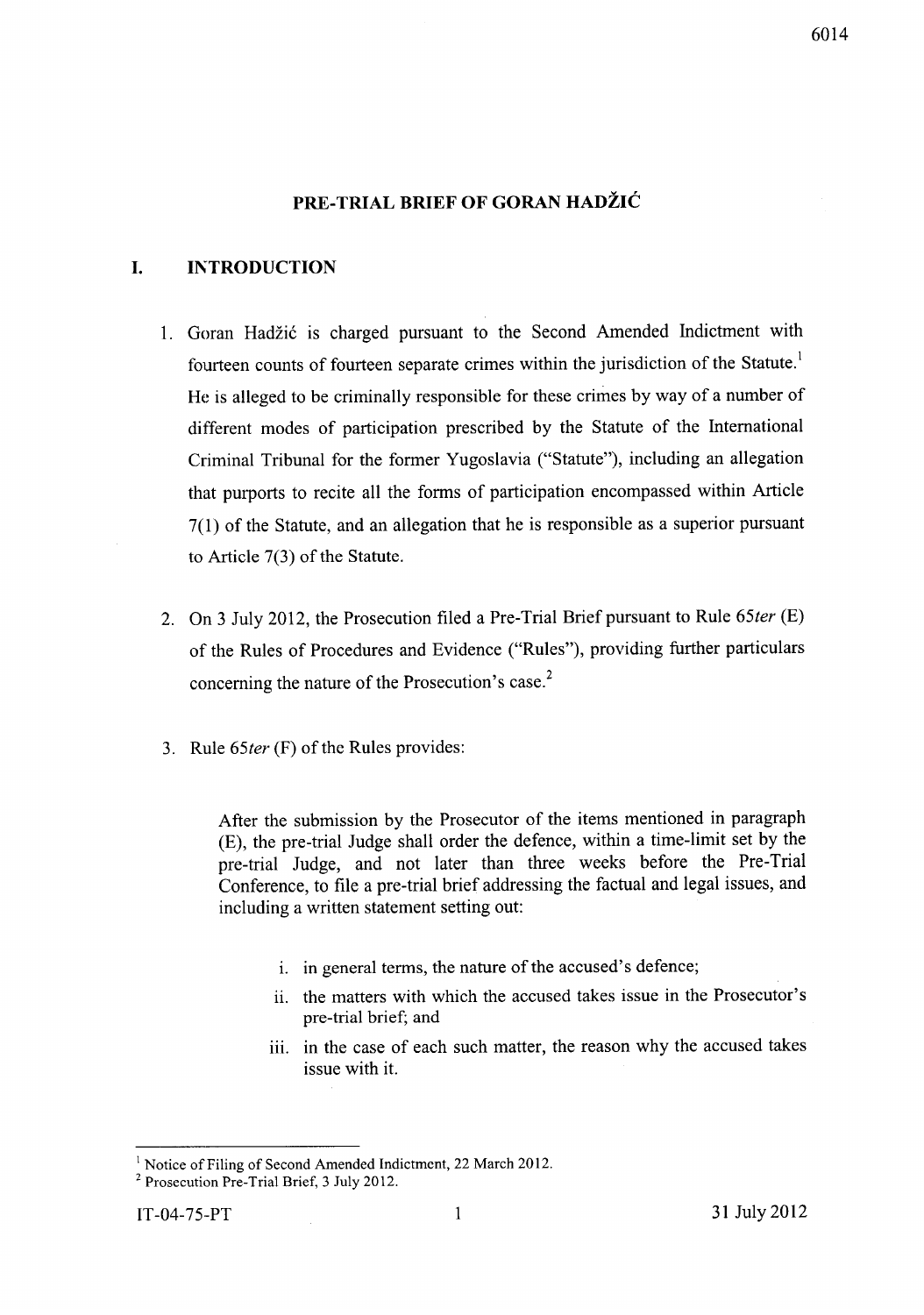4. This Pre-Trial Brief complies with that obligation. The specificity of a Defence Pre-Trial Brief is, of course, not the same as that expected of the Prosecution Pre-Trial Brief. The Prosecution, under the Statute, bears the burden of proof continuously throughout the case and is obliged to give the accused full and adequate notice of its case.<sup>3</sup> The Accused bears no such obligation and, indeed, has the right to remain silent and present no evidence or case whatsoever.<sup>4</sup> The scope of the Defence Pre-Trial Brief must be understood accordingly:

> The defence pre-trial brief is primarily intended to be a response to the prosecutor's pre-trial brief and should set some general boundaries for the trial prior to its commencement. In particular, it is a tool for identifying areas of possible agreement between the parties so that trial may be conducted as efficiently as possible.<sup>5</sup>

5. The Defence notes that it has already contributed significantly to this objective by participating actively and constructively with the Prosecution in reaching certain agreed facts. <sup>6</sup>

## 11. THE GENERAL NATURE OF GORAN HADŽIĆ'S CASE

6. The general nature of the Mr. Hadžić's case is that he did not commit any of the crimes alleged in the Indictment, nor is he otherwise liable for any of the forms of participation alleged in the Indictment. With the exception of the facts that have been agreed to, or admissions made, in the Second Joint Report on Agreed Facts and Documents,<sup>7</sup> all factual propositions in the Indictment and Pre-Trial Brief are disputed and denied. The admissibility of any and all documents or other

 $3$  Statute, Article 21(4)(a) and (b).

<sup>&</sup>lt;sup>4</sup> Statute, Article 21(4)(g).

*<sup>5</sup> The Prosecutor v. Brdjanin,* Case No. IT-99-36-PT, Decision on Prosecution Response to Defendant Brdjanin's Pre-Trial Brief, 14 January 2002, para. 4.

<sup>6</sup> First Joint Report on Agreed Facts and Documents, 13 January 2012; Second Joint Report on Agreed Facts and Documents, 4 April 2012.

<sup>7</sup> Second Joint Report on Agreed Facts and Documents, 4 April 2012.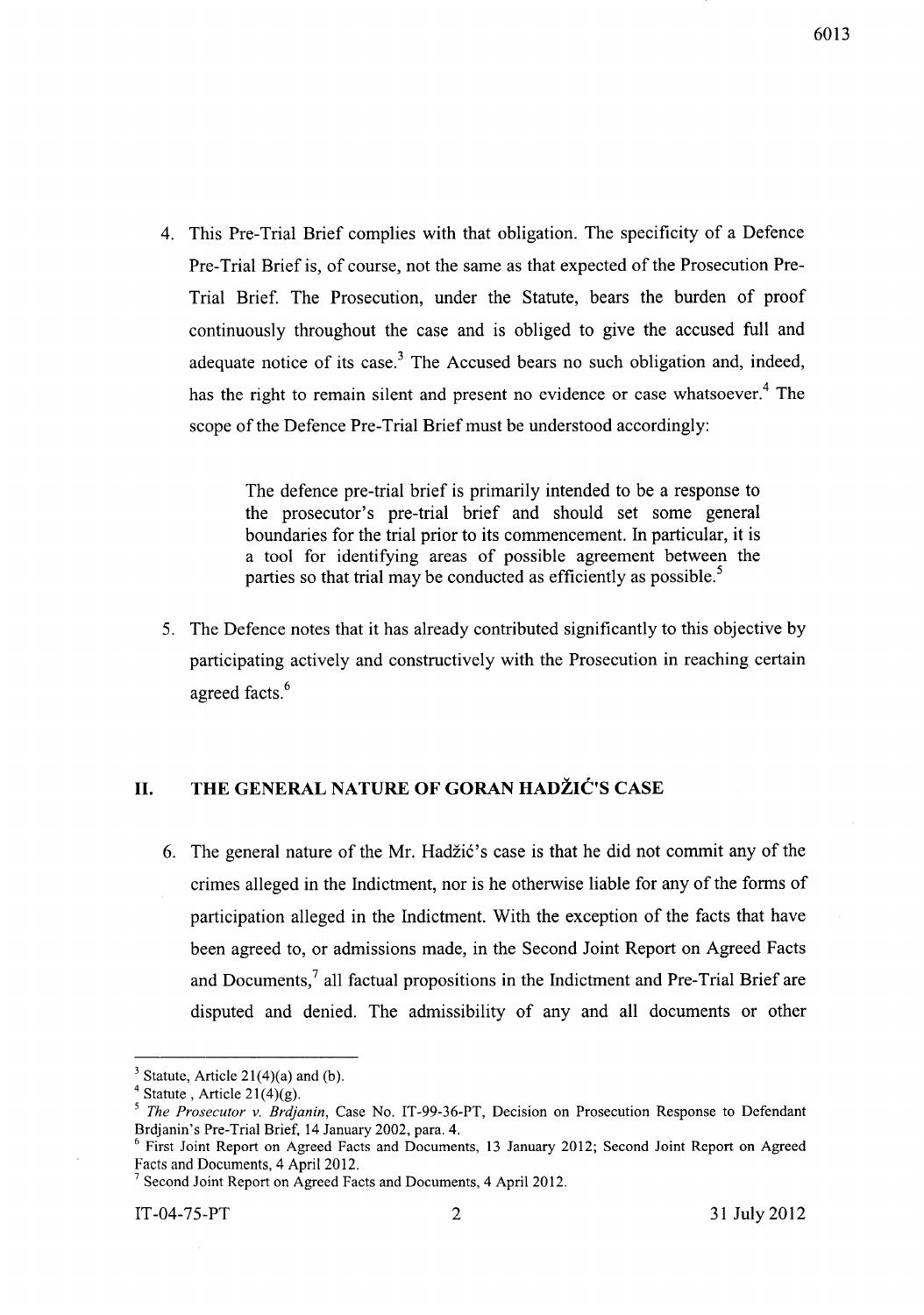proposed Prosecution evidence (again, save for those agreed to in the Second Joint Report on Agreed Facts and Documents) is subject to objection at an appropriate time.

- 7. The Prosecution offers no submissions in its Pre-Trial Brief as to the legal elements of the crimes and modes of liability alleged in the Indictment. This deviates from the practice of Prosecution pre-trial briefs that have been filed up until recently. $8$  The Defence considers, in the absence of such submissions, that there is no need at this stage to make any submissions concerning these elements, except to state generally that it reserves the right to contest and dispute whatever unstated legal standards may underlie the Prosecution's allegations, or that purport to be the basis of Mr. Hadžić's criminal liability.
- 8. The Defence recalls that the Prosecution, pursuant to Rule 87(A) of the Rules, is required as a matter of law to prove its case against Mr. Hadžić beyond a reasonable doubt. This standard must be satisfied in respect of each and every element of every crime and mode of responsibility. Furthermore, any legal standard applied must comply with the principle of *nullem crimen sine lege,* and must have been duly recognized, as a matter of customary international law or declared by treaty law, to apply before this court.
- 9. The Defence objects to the lack of specificity in the Prosecution Pre-Trial Brief. The summaries appended to the Pre-Trial Brief are vague, often saying little or nothing about the alleged conduct or role of Mr. Hadžić. This is the case not only in respect of witnesses who are testifying generally about crimes but who, based on the paragraphs of the Indictment on which they are supposed to testify and the amount of time allocated to them, are expected to give testimony that purportedly

<sup>8</sup> See e.g. *The Prosecutor v. Doraevic,* Case No. *IT-05-87/2,* Notice of Filing of Public Redacted Version of the Prosecution Pre-Trial Brief, 3 September 2008, pp. 43-50, 62-72; *The Prosecutor v. Gotovina et al.,*  Case No. IT-06-90-T, Submission of Public Version of Prosecution Pre-Trial Brief, 23 March 2007, pp. 34- 44.

*<sup>9</sup> The Prosecutor v. Oric,* Case No, IT-03-68-A, Judgment, 3 July 2008, para 82.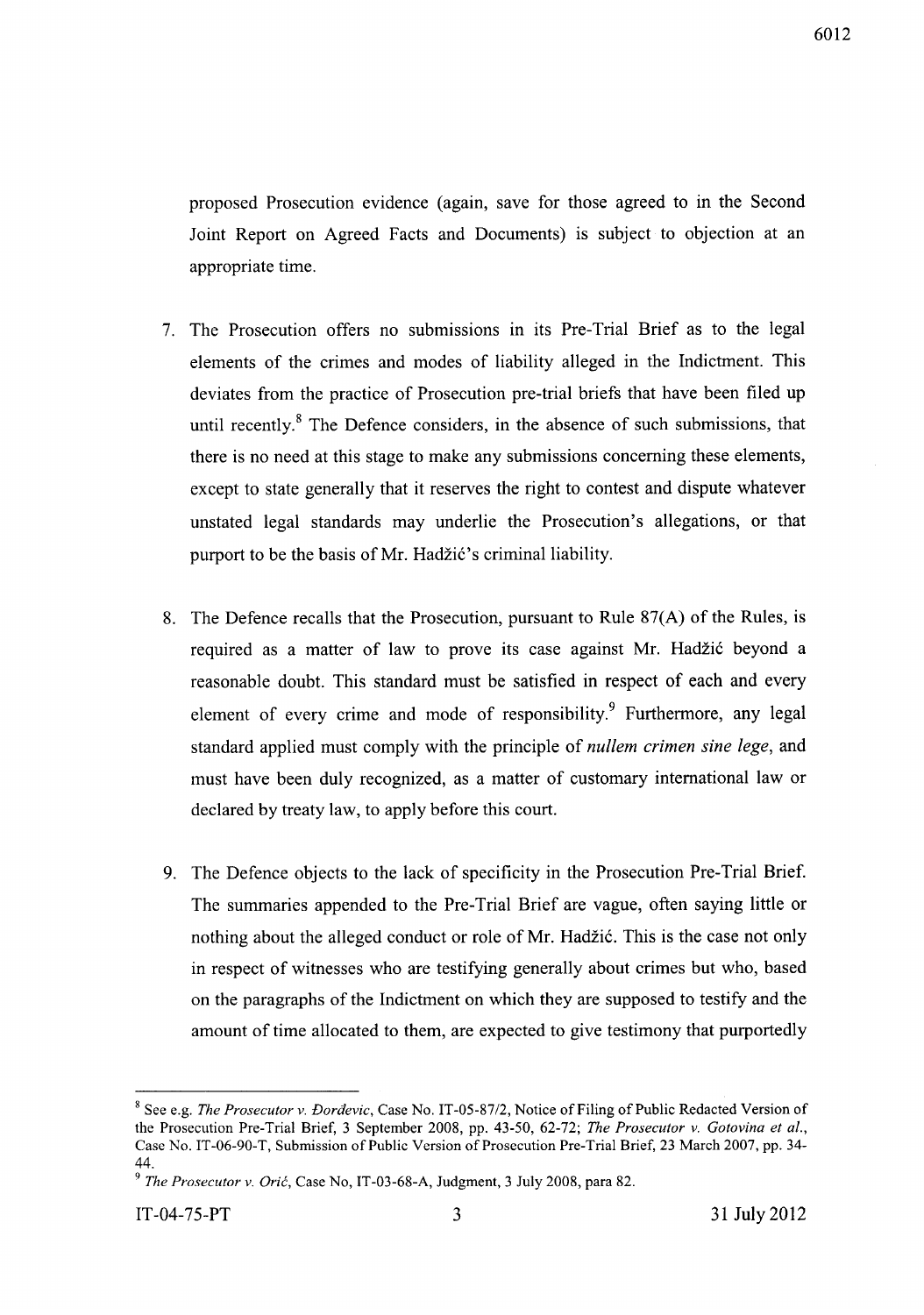incriminates Mr. Hadžić.<sup>10</sup> The Defence also maintains that it is fundamentally unfair for one of the Prosecution's principal experts to purport to submit an expert report in this case which, in substance and in form, is no more than a photocopy of reports tendered in other cases against other accused persons.<sup>11</sup> The Prosecution Pre-Trial Brief contains thirty-seven references to this expert, "Theunens," which not only omit any reference to a page, but which now omit reference to any report at all.<sup>12</sup> The lack of specificity is an ongoing obstacle to defence preparations, and has impaired the preparation of this Pre-Trial Brief. The Defence notes that the Prosecution has resisted motions seeking more adequate notice of the nature of the Prosecution case, and of the nature of the evidence to be called. $^{13}$ 

10. Several allegations in the Pre-Trial Brief cite to videos of several hours' length, and yet no specification is given as to the portion relied upon for, in some cases, a highly incriminating and specific proposition. For example, footnote 21 asserts that Hadzi6 "openly advocated using violence against Croats and other non-Serbs" to "create an ethnically-separate Serb state."<sup>14</sup> This allegation must be read, since this is a criminal indictment, as referring to something other than advocacy of resort to lawful armed force against combatants or other individuals directly participating in hostilities. Given the specific nature of the allegation, Mr. Hadžić is, in all fairness, entitled to be informed by the Prosecution as to which portion of a three-hour video compilation supports this allegation. This failure is all too frequently repeated.<sup>15</sup> Witness statements and prior testimonies on which the Prosecution intends to rely, often comprising several *hundreds* of pages, are repeatedly cited without any page references, leaving the Defence to speculate as

<sup>&</sup>lt;sup>10</sup> Defence Motion to Expunge Portions of the Prosecution's Rule 65ter Filing and For More Detailed Witness Summaries, 29 June 2012, paras. 11-18.

<sup>&</sup>lt;sup>11</sup> Prosecution Notice of Compliance with Rule 94bis, 10 July 2012, para 3.

<sup>&</sup>lt;sup>12</sup> See e.g. Prosecution Pre-Trial Brief, fns. 37, 52-57, 88, 160, 162, 167, 171, 173, 216, 220, 223, 226, 229, *et al.* 

<sup>13</sup> Prosecution Response to Motion to Expunge Portions of the Prosecution's Rule *65ter* Filing and For More Detailed Witness Summaries, 16 July 2012, paras. 7-11.

<sup>&</sup>lt;sup>14</sup> Prosecution Pre-Trial Brief, para. 7.

<sup>&</sup>lt;sup>15</sup> See also, e.g., Prosecution Pre-Trial Brief, footnotes 14, 17, 20, 21, 22, 59, 76, 83, 94, 119, 120, 121, 149, 162,206,209,235,238,248,250,277,278,279,310,340,341,351,359,417,418.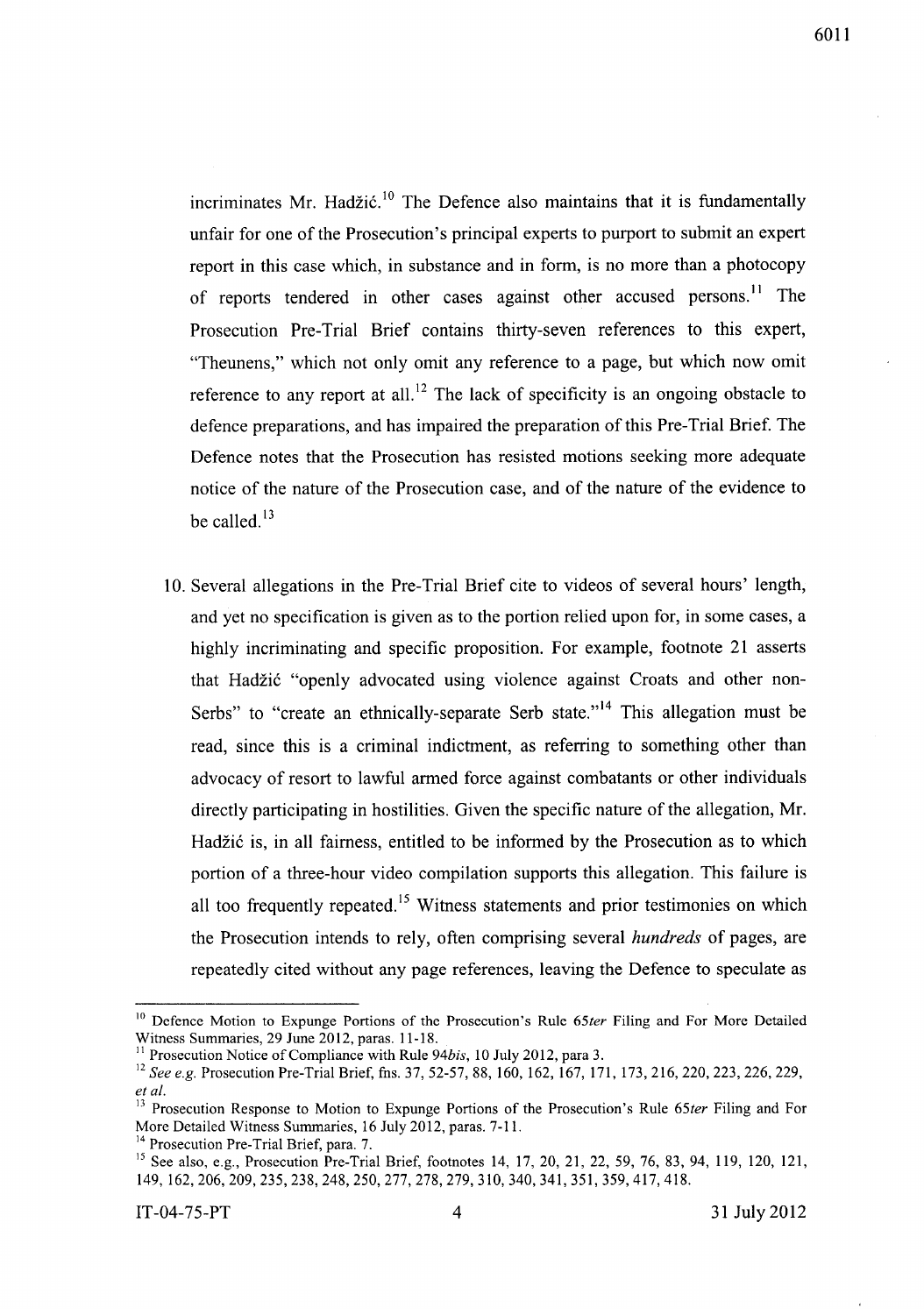to which portions are supposedly relevant to the allegation.<sup>16</sup> Seven video and audio tapes have not been transcribed and no specific reference is provided to any citations thereto in the Pre-Trial Brief.<sup>17</sup>

- 11. The Defence further objects to and protests the extent to which core information about the Prosecution case has been withheld on the basis of claims of confidentiality, whether arising from witness protection or other asserted grounds.<sup>18</sup> The Prosecution has made no effort, despite a request from the Defence, to mitigate the effects of this non-disclosure by providing the redacted versions of their statements or providing the pseudonyms of these witnesses as used during their testimony in previous cases, which would at least have apprised the Defence of the content of their public testimony.<sup>19</sup> Four hundred and ninetytwo of 805 references from the Prosecution Brief are related to witnesses whose statements or identity have not yet been revealed to the Defence.
- 12. These matters cumulatively are impairing Defence preparations and will have a lasting impact on the fairness of the trial. The Defence reserves the right to raise objections to these matters as and when they arise, or to seek other legal remedies should the unfairness only become evident or manifest at a later stage of proceedings.
- 13. Without prejudice to the generality of the objection in paragraph 6 above, and without prejudice to the fundamental lack of notice that has been provided as to

<sup>16</sup>*See e.g. id.* footnotes 442, 449, 709, 763.

<sup>17</sup>*See e.g.* 65ter#04804, 1hr09min; 65ter#04818, 2hrs56min; 65ter#04829, 3hrs; 65ter#04831, 3hrs; 65ter#04859, 3hrs; 65ter#04873, 3hrs4min; 65ter#04874, 3hrs.

<sup>&</sup>lt;sup>18</sup> Defence Motion to Expunge Portions of the Prosecution's Rule 65ter Filing and For More Detailed Witness Summaries, 29 June 2012, paras. 4-10; Prosecution Response to Motion to Expunge Portions of the Prosecution's Rule *65ter* Filing and For More Detailed Witness Summaries, 16 July 2012, paras. 2-6.

<sup>&</sup>lt;sup>19</sup> See Confidential Annex. The Prosecution asserts erroneously that "To the extent delayed disclosure witnesses have previously testified publicly, Hadžić already has access to the public transcripts." Request for Leave To Reply And Reply To Response To Prosecution Motion For Protective Measures For Witnesses, 9 July 2012, para 9. Such access is meaningless unless the Defence is informed by the Prosecution of the pseudonym of the witness as used in the previous cases. This, despite the request, has not been done.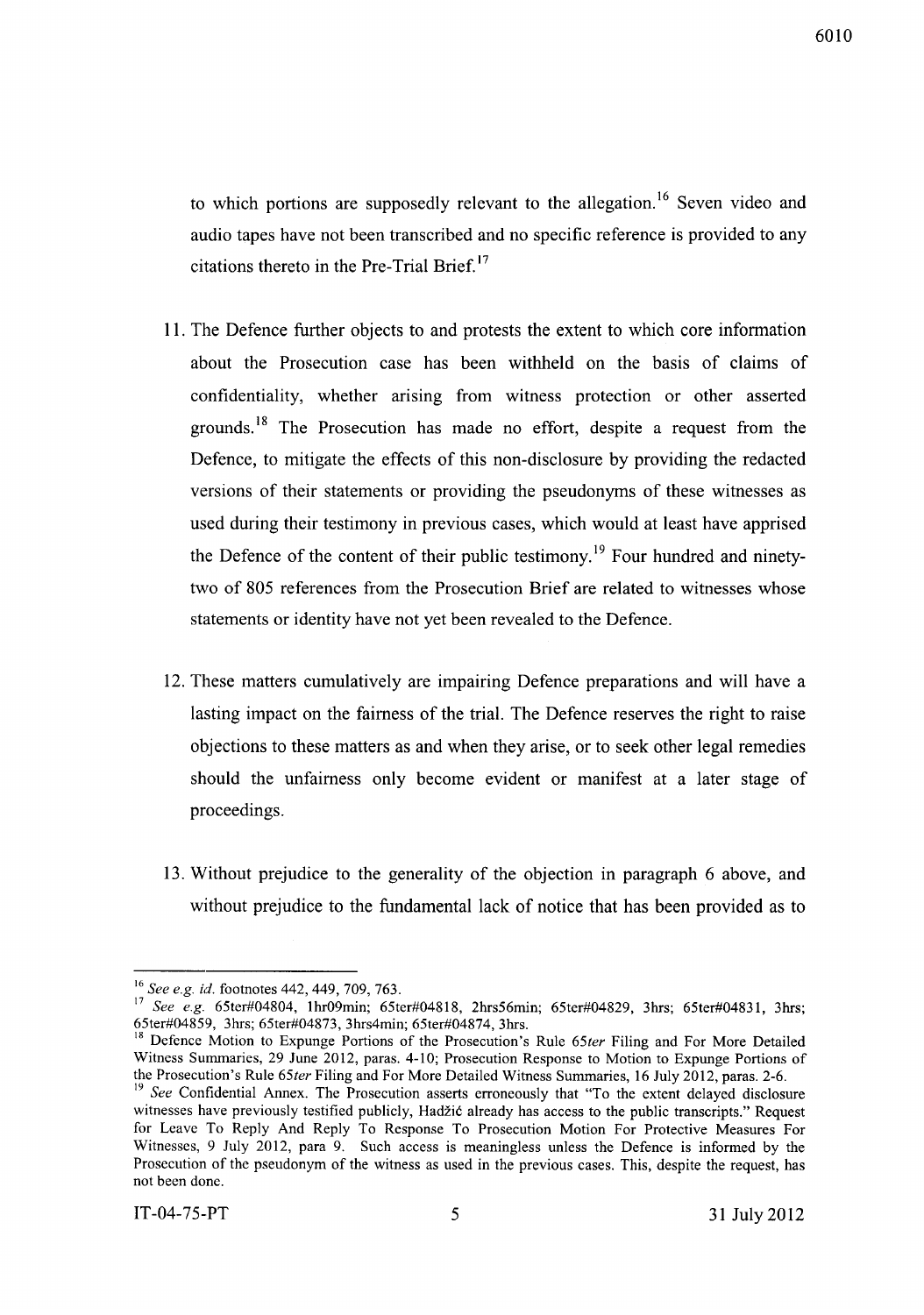the Prosecution case as set out in paragraphs 8 through 11, Goran Hadzic objects with further particularity as set out below.

#### **Ill.** JOINT CRIMINAL ENTERPRISE

- 14. The Prosecution in this case, as in other cases it has brought before this Tribunal, alleges an association of individuals, including Mr. Hadzic, participated together in a "criminal enterprise." The notion of *lCE* is established in the jurisprudence of the ICTY, and the Prosecution is entitled to rely on it. It is nonetheless regrettable that the notion of *lCE* is used here as a device to obscure, rather than to clarify, the key issues concerning the criminal liability alleged. Thus, the Prosecution Pre-Trial Brief describes a series of alleged inter-actions between various members of the alleged *lCE* while entirely neglecting that these individuals were obviously inter-acting primarily as part of the war effort; that they had legitimate reasons for so doing; and that this is not an unlawful purpose under international criminal law. A recognition by the Prosecution that the war effort was the primary purpose would not, of course, prevent it from claiming that a criminal purpose also existed. However, the Pre-Trial Brief fails to offer a realistic and meaningful description of how these inter-actions demonstrate the alleged *criminal,* rather than the *non-criminal,* purpose. This ought to be the central distinction that the Prosecution must prove, and yet the Prosecution Pre-Trial Brief ignores it entirely. The consequence is that numerous allegations and claims are ambiguous as to their legality or illegality.
- 15. Ooran Hadzic disputes and denies that he was ever a member of any joint criminal enterprise as alleged by the Prosecution. He does not deny that he had some interactions with some of the alleged *"lCE* members," but disputes and denies that he ever acted, or failed to act, with criminal intent, much less with a criminal intent shared in common with those *"lCE* members."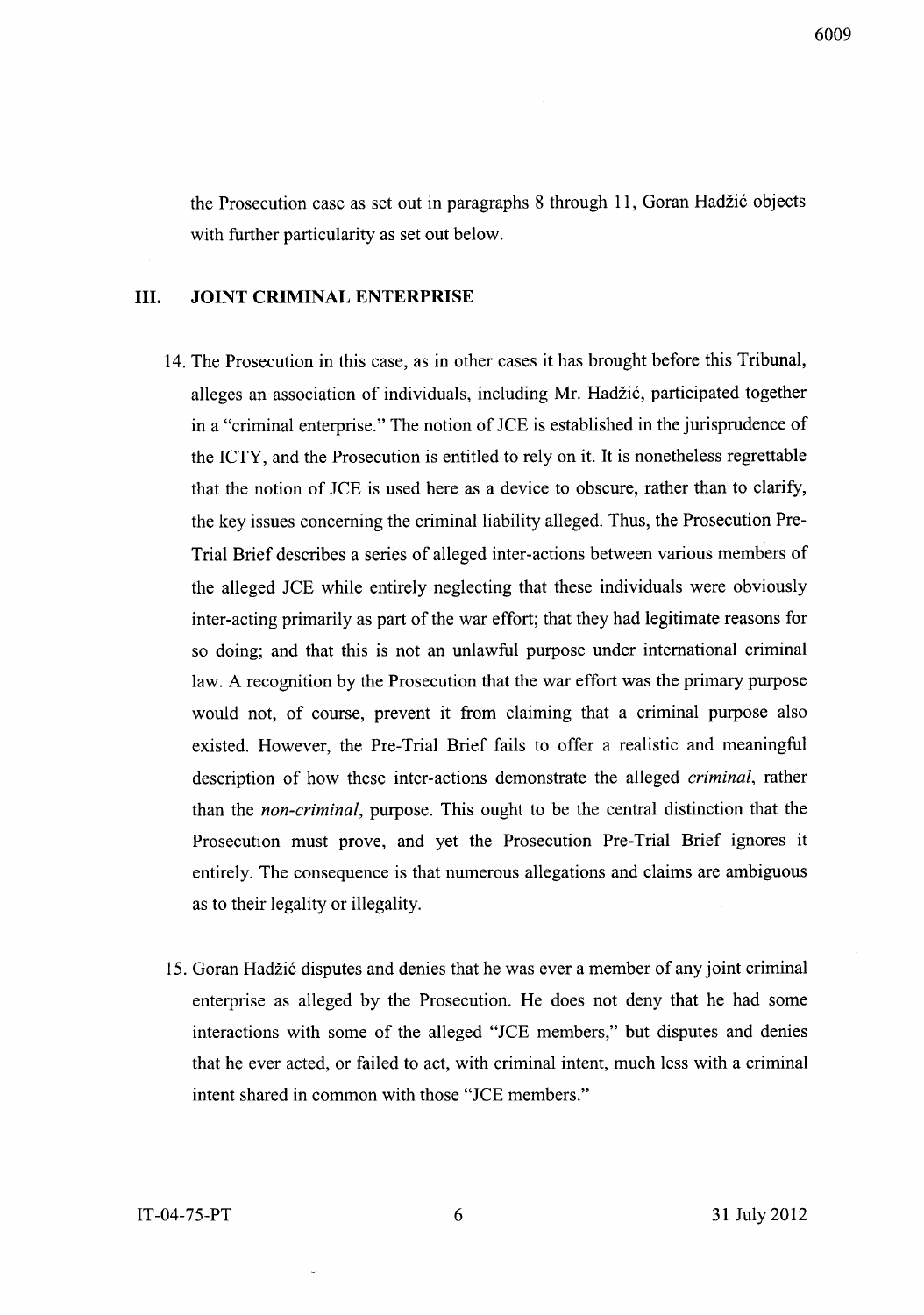16. The Pre-Trial Brief's vagueness or mischaracterization of many of the individual allegations of Goran Hadžić's supposed contributions to the JCE presently precludes a detailed enumeration of which allegations could be accepted in some form, and which would be disputed and denied in their entirety. All those allegations are therefore disputed and denied, save and except to the extent specified in the Second Joint Report on Agreed Facts. Further, to the extent that any of those alleged "contributions" did occur, Mr. Hadžić disputes and denies that he engaged in any of them as a "contribution" to any joint criminal enterprise, or that they did, in fact, "contribute" to any joint criminal enterprise.

## **IV. OTHER FORMS OF COMMISSION UNDER ARTICLE 7(1)**

- 17. Goran Hadžić disputes and denies the allegation that he "actively participated in crimes against non-Serbs," by which the Prosecution appears to be alleging direct commission liability pursuant to Article  $7(1)$ .<sup>20</sup> He disputes and denies each and every factual allegation enumerated in the Prosecution Pre-Trial Brief as being in reference to this mode of liability.
- 18. Goran Hadžić disputes and denies the allegations that he planned, ordered, or instigated any of the crimes with which he is charged.<sup>21</sup> He disputes and denies each and every factual allegation enumerated in the Prosecution Pre-Trial Brief as being in reference to this mode of liability.
- 19. Ooran Hadzi6 disputes and denies the allegations that he aided and abetted any of the crimes with which he is charged.<sup>22</sup> He disputes and denies each and every factual allegation enumerated in the Prosecution Pre-Trial Brief as being in reference to this mode of liability.

 $\frac{1}{2}$  Prosecution Pre-Trial Brief, paras 2, 8, 88, 93-94, 107.

<sup>&</sup>lt;sup>21</sup> *Id.* paras 2, 19, 88, 94, 109, 111-112, 131. *<sup>2</sup> Id.* paras 3, 88, 113.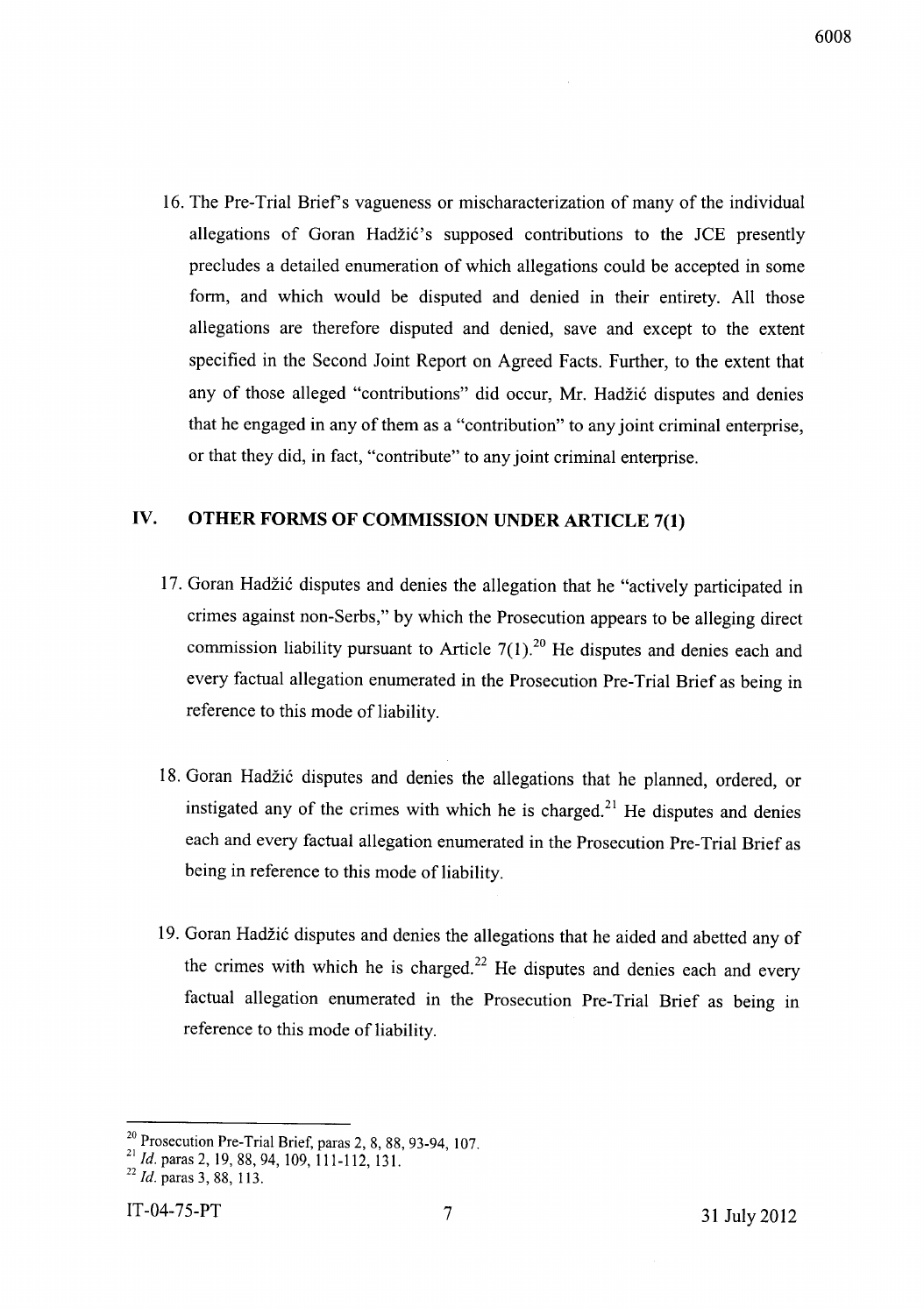## **v. LIABILITY PURSUANT TO ARTICLE 7(3)**

- 20. Goran Hadzic disputes and denies that he possessed effective control over the alleged perpetrators of crimes, including alleged crimes committed by certain members of the "Serb Forces."<sup>23</sup> He disputes and denies, *inter alia*, that he possessed the "material ability" to prevent or punish the alleged perpetrators of the criminal conduct alleged, including those amongst the forces alleged to have been commanded by Željko Ražnatović.
- 21. The Prosecution Pre-Trial Brief does not acknowledge that effective control over various "Serb Forces" was at any time exercised by anyone other than Goran Hadžić. However the Prosecution's own narrative of events, which frequently suggests that other organizations or persons were exercising effective control over those forces at the relevant time,  $2<sup>4</sup>$  belies the Prosecution's nebulous assertion that Hadžić also, if not exclusively, exercised such control. No explanation is given as to how Mr. Hadžić's alleged effective control fits in to the effective control exercised by these other organizations or persons. There is also no attempt to distinguish between a wide variety of formations encompassed within the phrase "Serb Forces;" whether there are any differences of "effective control" depending on their identity; or whether there is any distinction as to the time and place where they were operating.<sup>25</sup> The Prosecution is obliged, to the extent possible, not only to identify with specificity the identity of subordinate perpetrators, but also the basis for the allegation of effective control.<sup>26</sup> Although the Second Amended Indictment may not be facially defective in these respects, $27$  the Prosecution is obliged to provide further particulars to the extent that it can in its Pre-Trial

<sup>&</sup>lt;sup>23</sup> Prosecution Pre-Trial Brief, paras. 114-119.

*<sup>24</sup>*Id. paras. 9,40, 115-119.

<sup>&</sup>lt;sup>25</sup> Cf. The Prosecutor v. Milutinovic et al., Case No. IT-05-88-PT, Decision on Defence Motions Alleging Defects in the Form of the Proposed Amended Joinder Indictment 22 March 2006 para. 10.

*<sup>26</sup> The Prosecutor v. Blaskic,* Case No. IT-95-14, Appeal Judgment, 29 July 2004, para. 218; *The Prosecutor v Popovic et al.,* Case No. IT-05-88-PT, Decision on Motions Challenging the Indictment Pursuant to Rule 72 of the Rules, 31 May 2006, para. 40.

<sup>&</sup>lt;sup>27</sup> Decision on Defence Motion Alleging Defects in the Form of First Amended Indictment, 10 November 2011, para. 38.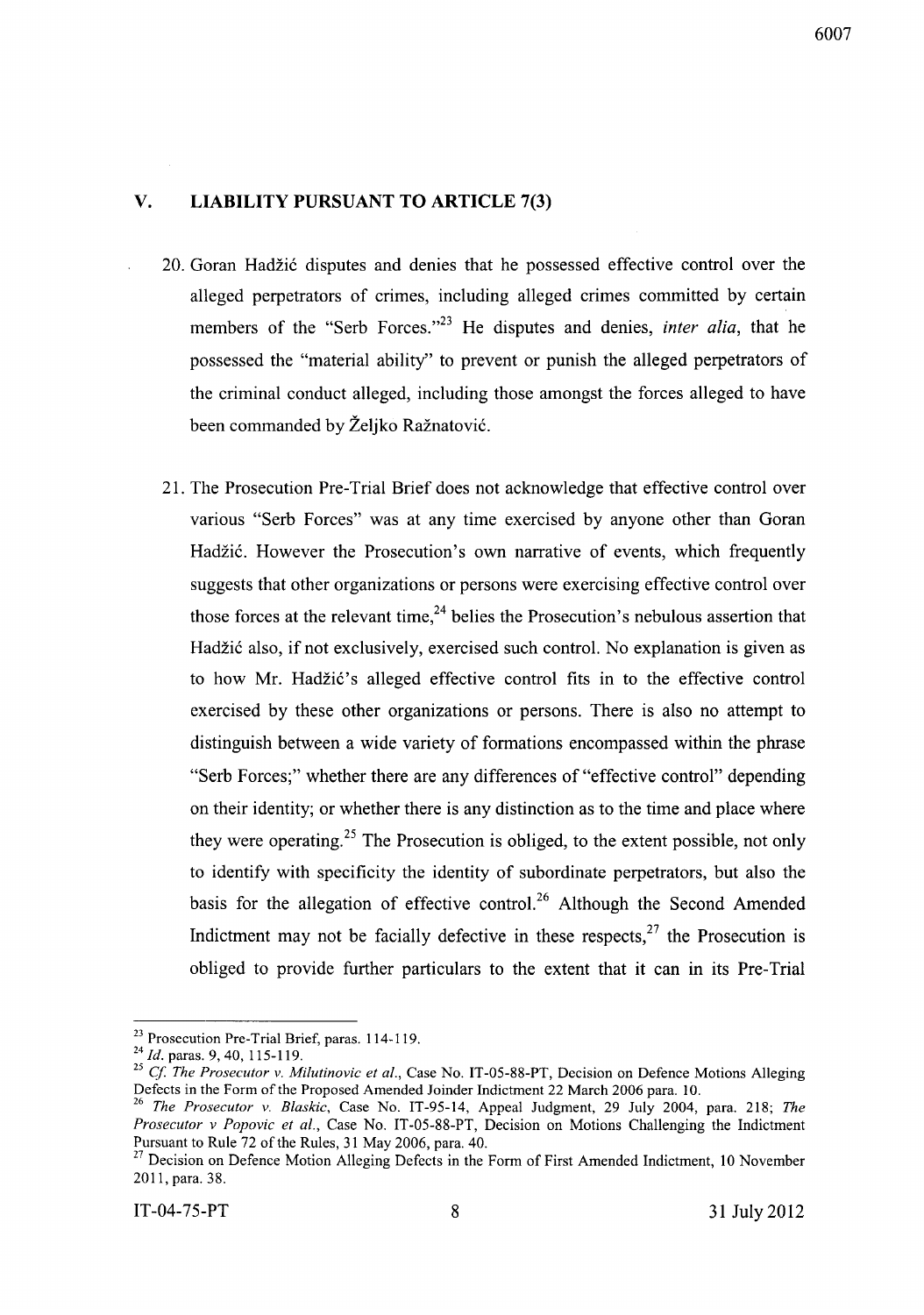6006

Brief.<sup>28</sup> These are the central issues of which the Defence, and the Trial Chamber, ought to be informed, and yet they are not addressed, or are not addressed realistically and forthrightly, in the Prosecution Pre-Trial Brief.

## **VI. COUNTS 10 to 11: DEPORTATION AND FORCIBLE TRANSFER**

- 22. The Prosecution Pre-Trial Brief makes a variety of allegations that appear to be related to Counts 10 and 11 of the Second Amended Indictment, that Goran Hadžić is criminally responsible for Deportation and Inhumane Acts (Forcible Transfers). The Prosecution has not spelled out its position as to the elements of these crimes, perhaps considering the elements to be well-settled and, accordingly, not worthy of enumeration. However, the Prosecution makes reference throughout its Pre-Trial Brief to actions that do not distinctly fulfill the requirements, or correspond to the elements, of this crime. For example, the Prosecution alleges at various points that Hadžić advocated an "ethnicallyseparate Serb state" or "a separate Serb state; $n^{29}$  or that he worked to create "ethnic-Serb territories;"<sup>30</sup> or that he used the term "Ustasha" (without any context or specification as to whom he may have been referring in using this term);<sup>31</sup> or by using the term "'liberate'" within inverted quotation marks in its Pre-Trial Brief, presumably attempting to suggest some euphemistic implication.<sup>32</sup> The Prosecution does not specify whether it considers these various actions to be constitutive or probative of the crimes of deportation or forcible transfer.
- 23. Goran Hadžić does not deny that some crimes were perpetrated against individuals of Croat ethnicity, particularly in the aftermath of armed clashes. Mr. Hadžić does dispute and deny that he is criminally responsible in any fashion for

IT-04-75-PT 9 31 July 2012

*<sup>28</sup> The Prosecutor v Haradinaj et al.,* Case No. IT-04-84-T, Decision on Idriz Balaj's Preliminary Motion Concerning Paragraph 29 of the Indictment, 31 May 2007, paras. 8-9.

<sup>&</sup>lt;sup>29</sup> Prosecution Pre-Trial Brief, paras. 7, 97.<br><sup>30</sup> *Id.* para. 11.

<sup>&</sup>lt;sup>31</sup> *Id.* para. 7.

*<sup>32</sup> Id.* paras. 7,19,24.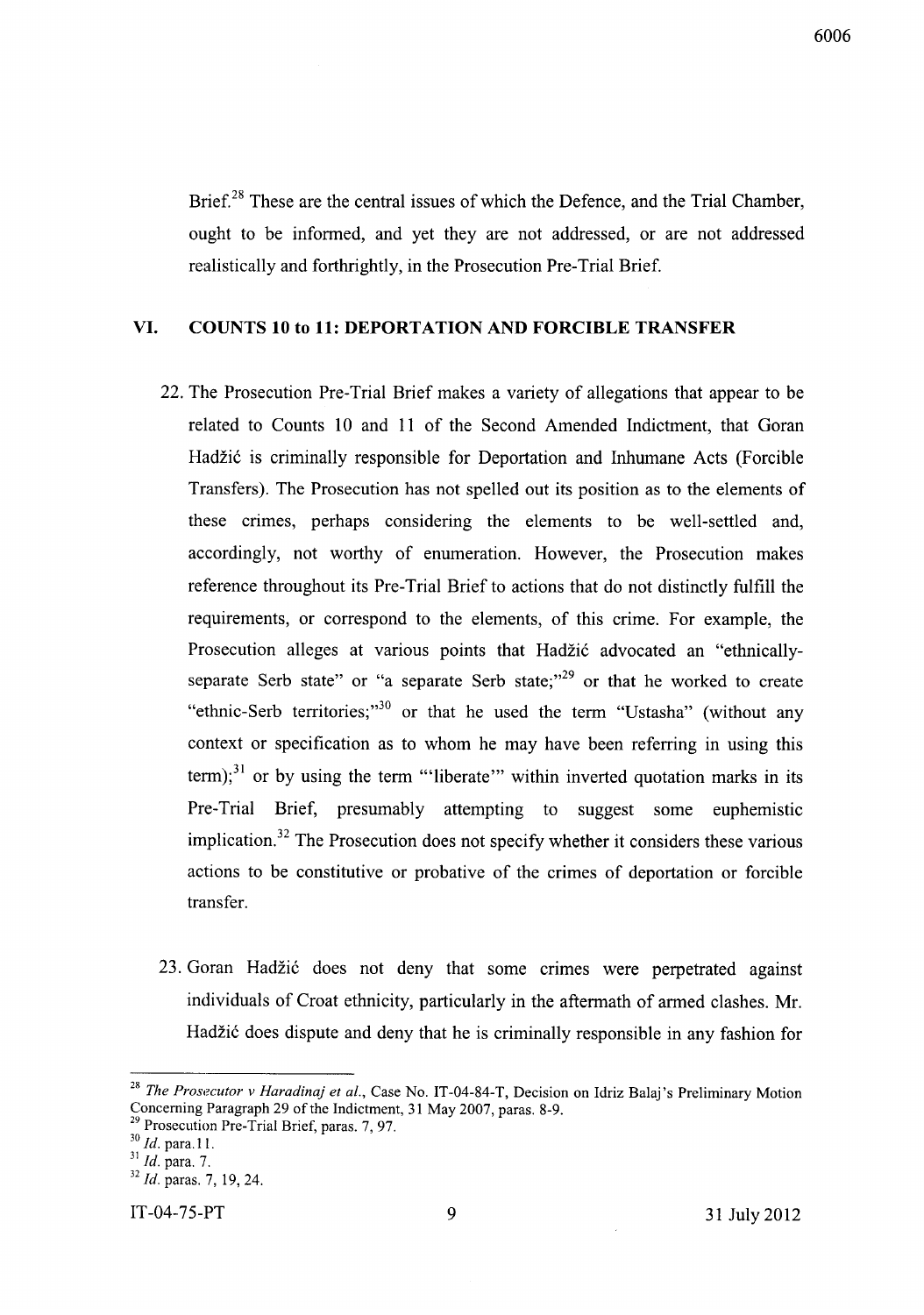6005

those crimes, and does dispute and deny that he committed, or is otherwise criminally responsible for, Deportation and Inhumane Acts (Forcible Transfers).<sup>33</sup>

24. Goran Hadžić denies that he adopted or advocated the adoption of any discriminatory legal measures based on ethnicity whatsoever, nor did he adopt any measures, allegedly discriminatory or otherwise, with the intent of committing Deportation or Inhumane Acts (Forcible Transfers). He denies that individuals of Croat ethnicity were legally barred from returning to, or remaining in, their homes. The actions he undertook were lawful or legally justified and were not animated by any unlawful or criminal purpose. The Prosecution offers none of the salient context that would contribute to a frank and realistic distinction between its view of criminal and non-criminal conduct. The lack of such a perspective even leads the Prosecution to allege that Mr. Hadžić should be criminally responsible for allegedly instructing police to cooperate with the United Nations.<sup>34</sup>

## **VII. COUNT 1: PERSECUTION**

25. Goran Hadžić disputes and denies any and all allegations purporting to support the charge that he is criminally responsible for the crime of Persecution.<sup>35</sup> It is not true that he "headed [a] campaign of persecutions. $136$  Hadžić does not deny that some acts rising to the level of persecution may have been committed against individuals of Croat ethnicity, particularly in the aftermath of armed clashes, but denies and disputes that he committed any such acts or that he is criminally responsible in any fashion for those acts. He neither acted nor omitted to act to deny or infringe any fundamental right of any person, nor did he commit any such

<sup>33</sup> Prosecution Pre-Trial Brief, paras. 26-27, 30, 48, 94, 134, 162-163, 175, 178, 180, 183-184, 194, 196, 199,204,220,222-223,227-228,234-235,239,241,245.

*<sup>34</sup> Id.* para. 242.

*<sup>35</sup>*Id. paras. 1,4,20,22,28,82-87,94, 105, 107, 128, 132, 136, 149, 164,242244,246.

*<sup>36</sup>*Id. para. 132.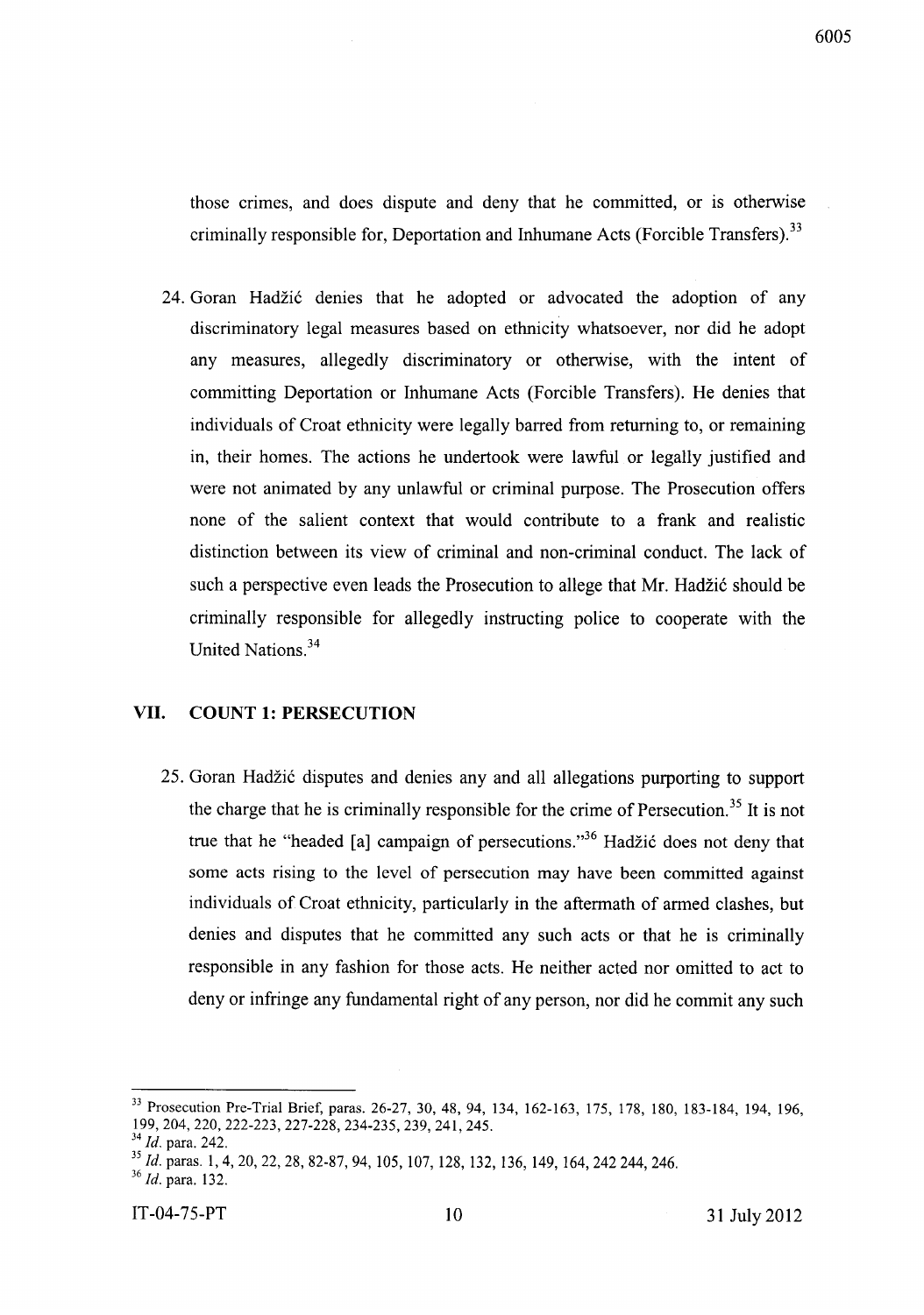acts, or omit to act, with an intent to discriminate against Croats and other non-Serbs.<sup>37</sup>

#### **VIII. COUNTS 2 to 4: EXTERMINATION AND MURDER**

26. Goran Hadžić disputes and denies any and all allegations purporting to support the charge that he is criminally responsible for the crimes of Extermination and Murder.<sup>38</sup> He denies and disputes, in particular, any allegation (if indeed this is the nature of the ambiguously-worded allegation) that he secured the release of any prisoners and handed them over to Željko Ražnatović.<sup>39</sup> The Defence again objects to the lack of specification as to the basis of this allegation that is provided in the Prosecution Pre-Trial Brief.<sup>40</sup>

## **IX. COUNTS 5 to 9: IMPRISONMENT, TORTURE, INHUMANE ACTS and CRUEL TREATMENT**

- 27. Goran Hadžić disputes and denies any and all allegations purporting to support the charge that he is criminally responsible for the crimes of Imprisonment, Torture, Inhumane Acts and Cruel Treatment.
- 28. Goran Hadžić disputes and denies, in particular, that he ordered, or is otherwise criminally responsible for, any unlawful detentions.<sup>41</sup> The Prosecution offers no particulars to substantiate the nature of Hadžić's alleged control over the various prison facilities mentioned in the Pre-Trial Brief, and he denies that he exercised any effective control over any facilities where prisoners were allegedly mistreated, beaten or killed.

<sup>&</sup>lt;sup>37</sup> Prosecution Pre-Trial Brief, para 132

*<sup>38</sup>*Id. paras l33-134, l38-141, 143, 145-146, 151-161, 166, 188-190, 215-22l.

*<sup>39</sup>*Id. para. l39.

*<sup>40</sup> Id.* fn. 447.

<sup>41</sup>*Id.* 1,29,94, 102-103, 129, 135, 150, 164, 166,207,209,214,223-241.